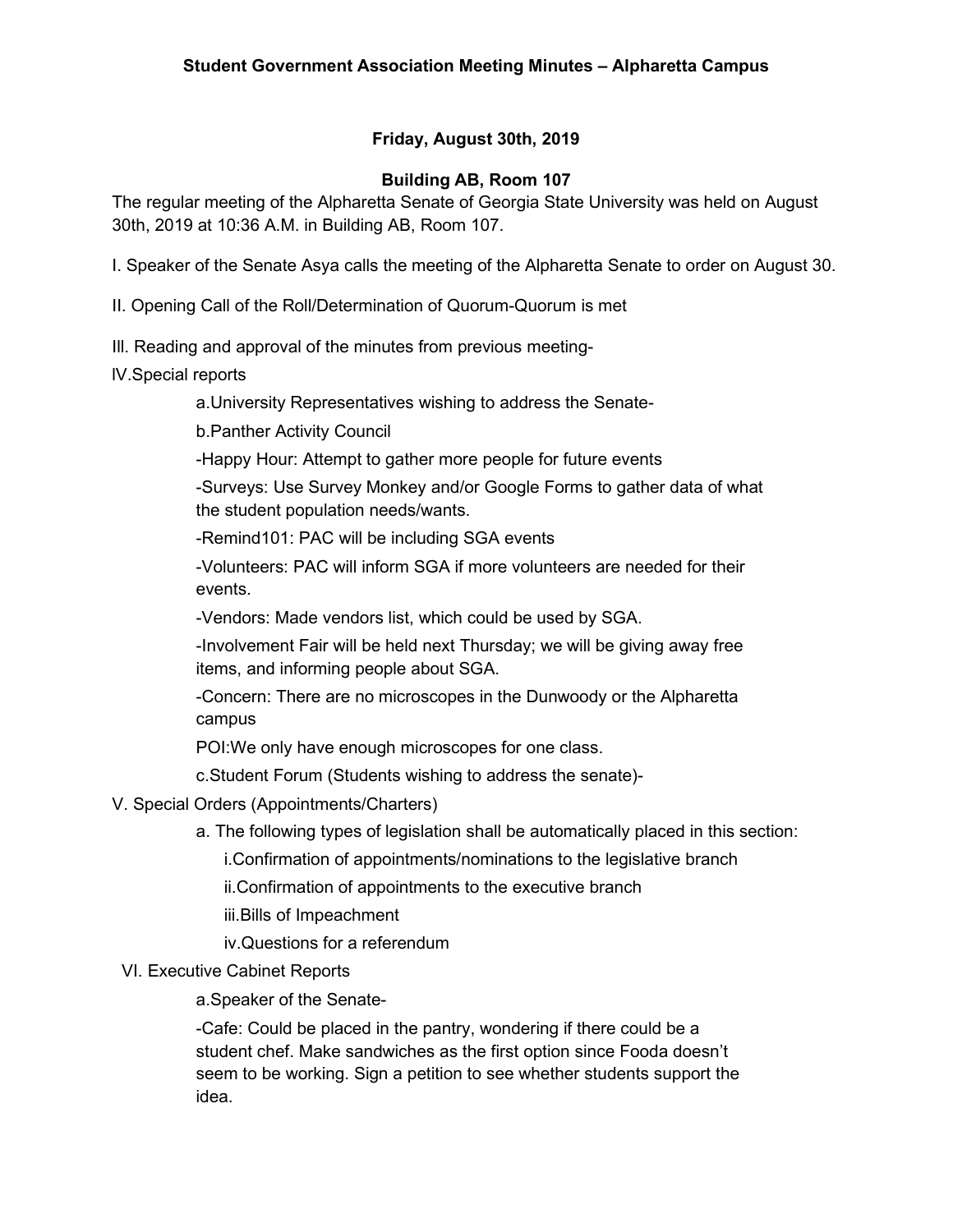#### **Student Government Association Meeting Minutes – Alpharetta Campus**

-Meditation Room: Trying to set a meeting with Becky to tour the student lounge upstairs. Next meeting will have an update on what is being done.

-Student Lounge AA Building: Clean the couches/replace them. Having a meeting during Thanksgiving week.

-Halloween Party: Survey students in the lounge areas and classrooms to see whether they would come back to campus for a party.

b.Communication Director-

-PIN website: Talked to Mrs. Aprille about adding SGA events and meetings to the Panthers Involvement Network website, and she approved. Will be working on adding events to the website next week.

-Remind101: Start using Remind101 to remind students and others of SGA events so they can keep up with what we're currently doing.

-Google Docs: Just a reminder, anyone is welcome to add things to the Google Doc, such as ideas on how to improve the Alpharetta campus or any other events.

c.Finance Director-

#### VII. SGA Senate Committee Reports

a.Senator for Academic Affairs –

-New Classes: Three classes added since last semester. Trying to add algebra, nursing, and nutrition classes.

-POI:Chemistry classes needed for Alpharetta campus.

-Slime and Beer Pong event: Need help on Tuesday and Wednesday for getting boards and setting things up for the Beer Pong and Slime event.

-Ernest was too busy to meet up about our event. Wasi feels too overwhelmed doing everything by himself.

-Mr.Chirag Patel, an advisor, will be leaving today

-We need more flyer strips on the bathrooms and staircases for building B.

b.Senator for Clubs and Organizations

c.Senator for Government and Community Affairs-

d.Senator for Spirit and Sustainability-

e.Senator for Student Engagement-

f.Senator for Student Services-

-Golf Cart: Seeing if we could use the golf cart for the event. Contacted the public safety department. We can only use the cart as a prop, but not ride on it. If an event is held with the golf cart, it would be suitable to hold it next Tuesday.

-Library: They don't have all the course books for the semester. Propose for another event this September (co-sponsorship event). They have extra books of other editions that they want to give away during the event.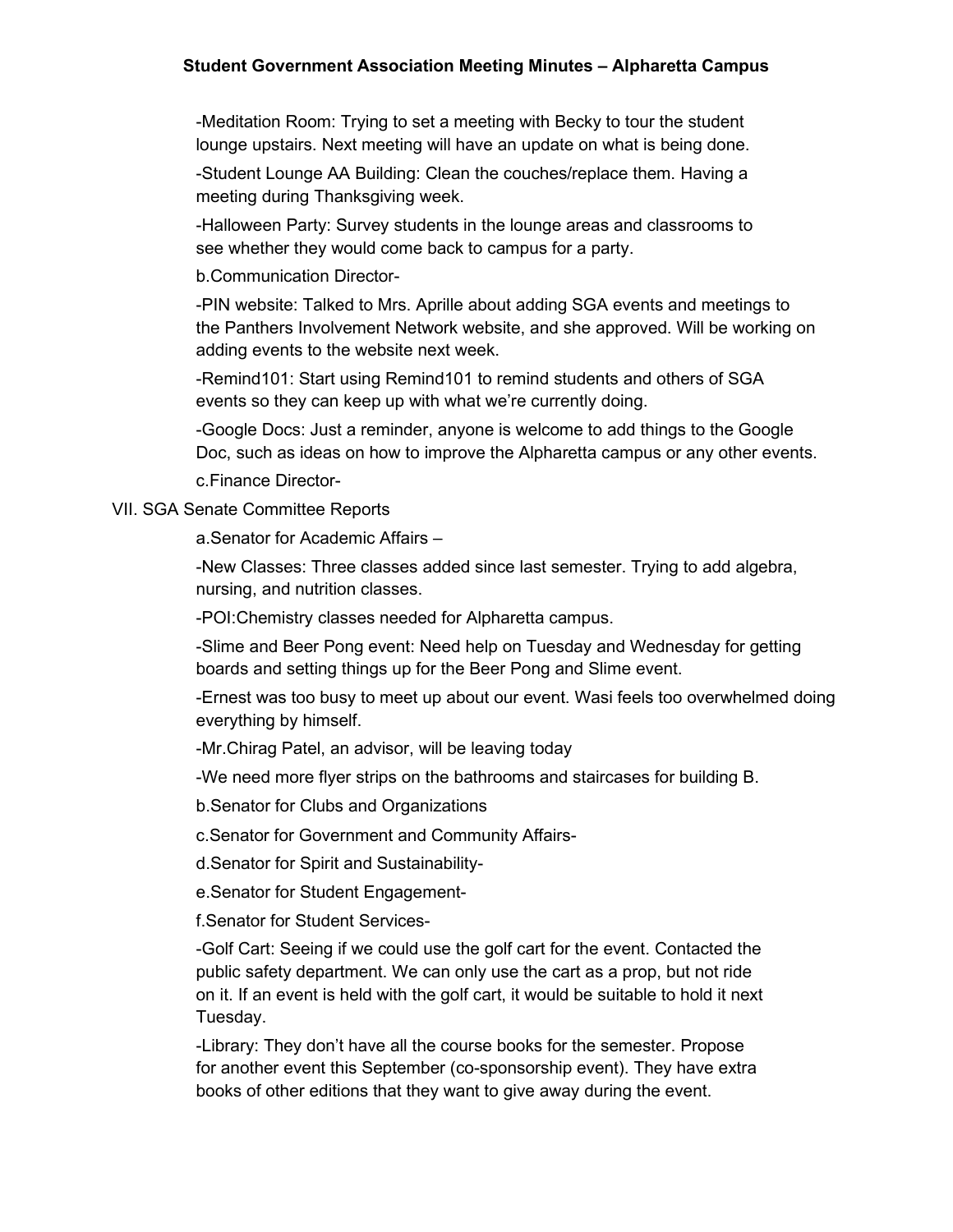### **Student Government Association Meeting Minutes – Alpharetta Campus**

POI: Use space in lounge area of building A to give away the books that aren't needed.

-Scantrons: They don't have any scantrons at the library because they didn't know they had a limited amount. We need to try to prevent teachers and/or students from grabbing too many scantrons. Library staff needs to be educated on how scantrons need to be distributed.

POI: We have space in our budget to provide more scantrons for the students. We can start with a trial period and if scantrons are running out too quickly then we can try something else.

-Clinic Cabinet: Would work, and there's a space for it, but we would have to provide a cabinet of some sort.

g.Ad hoc committee reports-

VIII. Panther Activities Council Reports –

IX. Advisor Report-

-Open House for Alpharetta on October 8th from 6-8pm. Need representatives from SGA and PAC to inform students what the campus has to offer.

-Sept.19 Constitution Day-Need one or two representatives from SGA from 1:05-2:15pm.

-Oct3-Nancy Kropf, the dean for all perimeter colleges, will be visiting the campus, need a rep from SGA. Second visit will be Nov3rd.

-Sent out a Google form for Fall cleaning for the upstairs office. Complete form by Monday.

X. Old Business-

-Roof: There's a meeting for the roof, which is already being fixed.

-SGA Walls: Facilities will be there to put it together across the bookstore. Only working on one wall; coming from SGA budget.

-Adding building names; this responsibility has moved up, but we can still advocate for it.

XI. New Business

-Printers: Spoke to the dean to gather up 3D printers

-Escape Room: Getting more people to register to vote; Turbo voting

XII. Comments and announcements of the officers-

XIII. Executive Vice President's Report-

-Points: Make sure to issue points and to be consistent. Issue points for not attending or being late to meetings. Inform Asya if deadline is not being met a week prior to the event to figure out possible solutions.

-Initiatives: Add them to the Google Doc to get stuff done this term. Inform a week prior if not meeting a deadline, so other people can help out and get things done.

POI: If you can't complete something, go to Asya first, then Trevor, and if others are not available, Chase.

-Slime: Have a new recipe for slime for the Wednesday event.

-We have the Safety walk coming up Sept25 at 8pm to make sure lights come on. Everyone is welcome to come and participate to address any concerns.